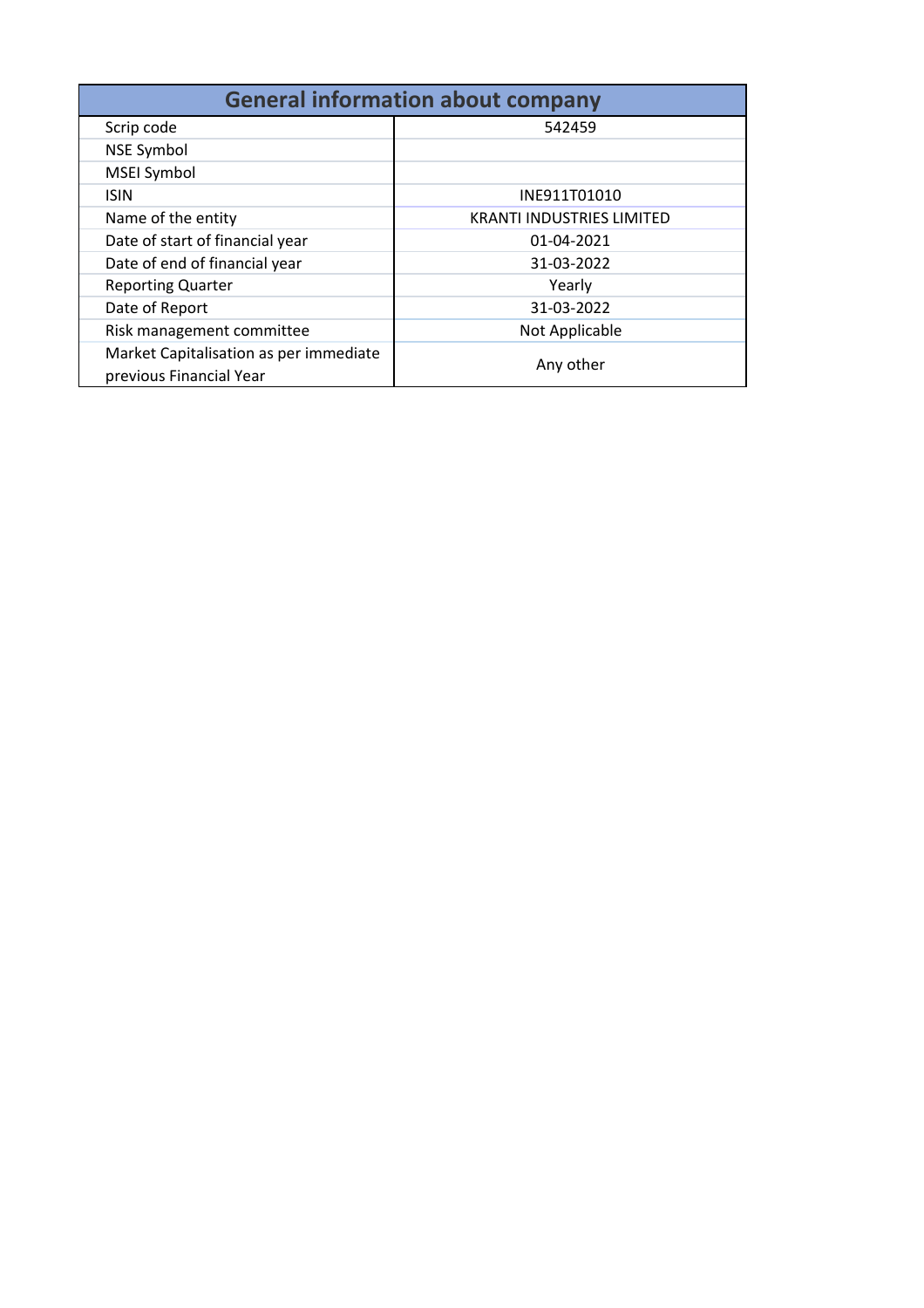|                |                              | Annexure I                |            |            |                                                                                      |                            |                                                                                                                                                                                                                                                                                                                                                                                                                                                                                                                                                                                                                                                                                                                                                                                                                                                                                                                                                                                                                                      |            |                                                                |  |            |            |  |  |  |
|----------------|------------------------------|---------------------------|------------|------------|--------------------------------------------------------------------------------------|----------------------------|--------------------------------------------------------------------------------------------------------------------------------------------------------------------------------------------------------------------------------------------------------------------------------------------------------------------------------------------------------------------------------------------------------------------------------------------------------------------------------------------------------------------------------------------------------------------------------------------------------------------------------------------------------------------------------------------------------------------------------------------------------------------------------------------------------------------------------------------------------------------------------------------------------------------------------------------------------------------------------------------------------------------------------------|------------|----------------------------------------------------------------|--|------------|------------|--|--|--|
|                |                              |                           |            |            |                                                                                      |                            |                                                                                                                                                                                                                                                                                                                                                                                                                                                                                                                                                                                                                                                                                                                                                                                                                                                                                                                                                                                                                                      |            | Annexure I to be submitted by listed entity on quarterly basis |  |            |            |  |  |  |
|                |                              |                           |            |            |                                                                                      |                            |                                                                                                                                                                                                                                                                                                                                                                                                                                                                                                                                                                                                                                                                                                                                                                                                                                                                                                                                                                                                                                      |            | I. Composition of Board of Directors                           |  |            |            |  |  |  |
|                |                              |                           |            |            | Disclosure of notes on composition of board of directors explanatory                 | Add                        |                                                                                                                                                                                                                                                                                                                                                                                                                                                                                                                                                                                                                                                                                                                                                                                                                                                                                                                                                                                                                                      |            |                                                                |  |            |            |  |  |  |
|                |                              |                           |            |            | Whether the listed entity has a Regular Chairperson                                  | Yes                        |                                                                                                                                                                                                                                                                                                                                                                                                                                                                                                                                                                                                                                                                                                                                                                                                                                                                                                                                                                                                                                      |            |                                                                |  |            |            |  |  |  |
|                |                              |                           |            |            | Is there any change in information of board of directors compare to previous quarter |                            |                                                                                                                                                                                                                                                                                                                                                                                                                                                                                                                                                                                                                                                                                                                                                                                                                                                                                                                                                                                                                                      |            |                                                                |  |            |            |  |  |  |
|                |                              |                           |            |            | Whether Chairperson is related to MD or CEO                                          | Yes                        |                                                                                                                                                                                                                                                                                                                                                                                                                                                                                                                                                                                                                                                                                                                                                                                                                                                                                                                                                                                                                                      |            |                                                                |  |            |            |  |  |  |
| Sr.            | Title (Mr<br>/M <sub>2</sub> | Name of the Director      | PAN        | <b>DIN</b> | Category 1 of directors                                                              | Category 2 of<br>directors | No of post of<br>Number of<br>No of Directorship<br>Chairperson in Audit/<br>No of Independent<br>memberships in Audit.<br>Whether special<br>in listed entities<br><b>Stakeholder Committee</b><br>Stakeholder<br>Directorship in listed<br>resolution<br>Date of<br><b>Tenure</b> of<br>including this<br>Category<br>entities including this<br>held in listed entities<br>director<br>Committee(s)<br>passed?<br>passing<br><b>Initial Date of</b><br>Date of Re-<br>Date of<br>listed entity (Refer<br>3 of<br>Date of Birth<br>including this listed<br><b>IRefer Reg.</b><br>including this listed<br>appointment<br>appointment<br>fin<br>listed entity (Refer<br>special<br>cessation<br>Regulation 17A of<br>directors<br>resolution<br>months<br>Regulation 17A(1) of<br>entity (Refer<br>entity (Refer Regulation<br>17(1A) of Listing<br>Listing<br>26(1) of Listing<br><b>Regulations1</b><br><b>Listing Regulations</b><br>Regulation 26(1) of<br><b>Regulations</b> )<br>Regulations)<br><b>Listing Regulations)</b> |            |                                                                |  |            |            |  |  |  |
|                | Add.                         | Delete                    |            |            |                                                                                      |                            |                                                                                                                                                                                                                                                                                                                                                                                                                                                                                                                                                                                                                                                                                                                                                                                                                                                                                                                                                                                                                                      |            |                                                                |  |            |            |  |  |  |
|                |                              |                           |            |            |                                                                                      | Chairperson                |                                                                                                                                                                                                                                                                                                                                                                                                                                                                                                                                                                                                                                                                                                                                                                                                                                                                                                                                                                                                                                      |            |                                                                |  |            |            |  |  |  |
|                |                              |                           |            |            |                                                                                      | related to                 |                                                                                                                                                                                                                                                                                                                                                                                                                                                                                                                                                                                                                                                                                                                                                                                                                                                                                                                                                                                                                                      |            |                                                                |  |            |            |  |  |  |
|                | Mr                           | SACHIN SUBHASH VORA       | ACNPV4341E | 02002468   | <b>Executive Director</b>                                                            | Promoter                   | MD                                                                                                                                                                                                                                                                                                                                                                                                                                                                                                                                                                                                                                                                                                                                                                                                                                                                                                                                                                                                                                   | 23-11-1980 | <b>NA</b>                                                      |  | 28-01-2008 | 26-11-2020 |  |  |  |
| $\overline{2}$ | <b>IMr</b>                   | <b>SUMIT SUBHASH VORA</b> | ACVPV4627P | 02002416   | <b>Executive Director</b>                                                            | Not Applicable             |                                                                                                                                                                                                                                                                                                                                                                                                                                                                                                                                                                                                                                                                                                                                                                                                                                                                                                                                                                                                                                      | 13-01-1984 | <b>NA</b>                                                      |  | 28-01-2008 | 26-11-2020 |  |  |  |
|                |                              |                           |            |            | Non-Executive - Non Independent                                                      |                            |                                                                                                                                                                                                                                                                                                                                                                                                                                                                                                                                                                                                                                                                                                                                                                                                                                                                                                                                                                                                                                      |            |                                                                |  |            |            |  |  |  |
|                | Mrs                          | INDUBALA SUBHASH VORA     | AALPV8616N | 02018226   | Director                                                                             | Not Applicable             |                                                                                                                                                                                                                                                                                                                                                                                                                                                                                                                                                                                                                                                                                                                                                                                                                                                                                                                                                                                                                                      | 25-09-1961 | <b>INA</b>                                                     |  | 05-12-1995 | 23-08-2019 |  |  |  |
|                | Mr                           | PRAKASH VASANT KAMAT      | AACPK6506H | 07350643   | Non-Executive - Independent<br>Director                                              | Not Applicable             |                                                                                                                                                                                                                                                                                                                                                                                                                                                                                                                                                                                                                                                                                                                                                                                                                                                                                                                                                                                                                                      | 12-11-1950 | <b>NA</b>                                                      |  | 30-11-2015 | 13-02-202  |  |  |  |
|                |                              |                           |            |            | Non-Executive - Independent                                                          |                            |                                                                                                                                                                                                                                                                                                                                                                                                                                                                                                                                                                                                                                                                                                                                                                                                                                                                                                                                                                                                                                      |            |                                                                |  |            |            |  |  |  |
|                | Mr                           | PRAMOD VINAYAK APSHANKAR  | AAOPA8945L | 00019869   | Director                                                                             | Not Applicable             |                                                                                                                                                                                                                                                                                                                                                                                                                                                                                                                                                                                                                                                                                                                                                                                                                                                                                                                                                                                                                                      | 29-11-1952 | <b>NA</b>                                                      |  | 30-11-2015 | 13-02-202  |  |  |  |
|                |                              |                           |            |            | Non-Executive - Independent                                                          |                            |                                                                                                                                                                                                                                                                                                                                                                                                                                                                                                                                                                                                                                                                                                                                                                                                                                                                                                                                                                                                                                      |            |                                                                |  |            |            |  |  |  |
| ñ              | Mr                           | SATCHIDANAND ARUN RANADE  | AAZPR8027R | 03525423   | Director                                                                             | Not Applicable             |                                                                                                                                                                                                                                                                                                                                                                                                                                                                                                                                                                                                                                                                                                                                                                                                                                                                                                                                                                                                                                      | 03-04-1970 | <b>INA</b>                                                     |  | 06-04-2021 |            |  |  |  |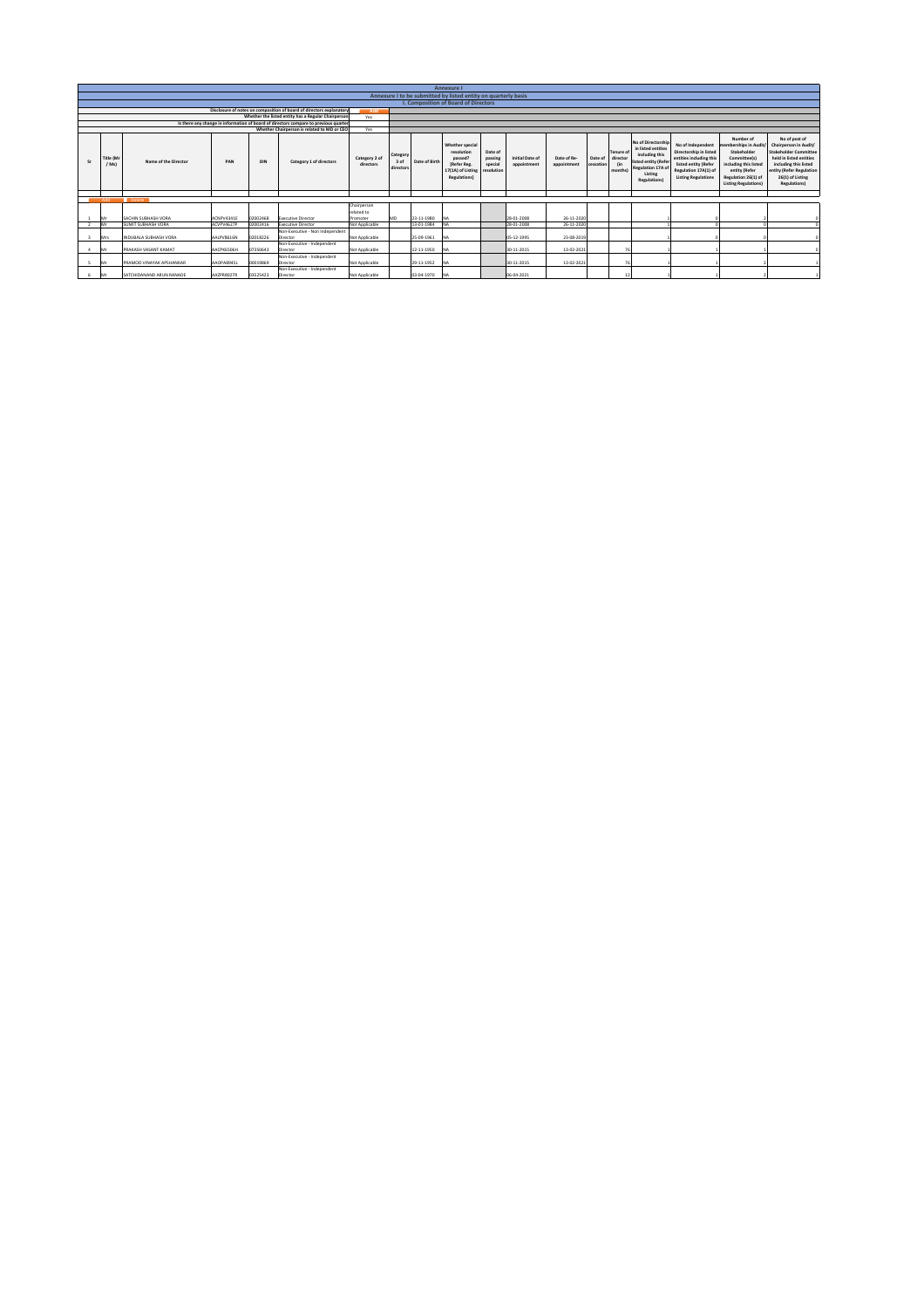|    | For this quarter kindly note<br><b>Annexure 1</b><br>the following points:                                     |                                                                                                                                    |                                                       |               |             |           |                |  |
|----|----------------------------------------------------------------------------------------------------------------|------------------------------------------------------------------------------------------------------------------------------------|-------------------------------------------------------|---------------|-------------|-----------|----------------|--|
|    | <b>II. Composition of Committees</b>                                                                           |                                                                                                                                    |                                                       |               |             |           |                |  |
|    | 1. Date of Appointment and<br>Disclosure of notes on composition of committees explanatory<br><b>Add Notes</b> |                                                                                                                                    |                                                       |               |             |           |                |  |
|    |                                                                                                                | Is there any change in information of committees compare to previous quarter                                                       |                                                       |               | <b>Yes</b>  |           |                |  |
|    |                                                                                                                | Note: Please enter DIN. After entering DIN, Name of Committee members and Category 1 of Directors shall be prefilled automatically |                                                       |               |             |           |                |  |
|    | <b>Audit Committee Details</b>                                                                                 |                                                                                                                                    |                                                       |               |             |           |                |  |
|    |                                                                                                                |                                                                                                                                    | Whether the Audit Committee has a Regular Chairperson |               | Yes         |           |                |  |
| Sr | <b>DIN Number</b>                                                                                              | Name of Committee members                                                                                                          | Category 1 of                                         | Category 2 of | Date of     | Date of   | <b>Remarks</b> |  |
|    |                                                                                                                |                                                                                                                                    | directors                                             | directors     | Appointment | Cessation |                |  |
|    |                                                                                                                |                                                                                                                                    | Non-Executive -                                       |               |             |           |                |  |
|    |                                                                                                                |                                                                                                                                    | Independent                                           |               | 06-04-2021  |           |                |  |
|    | 03525423                                                                                                       | SATCHIDANAND ARUN RANADE                                                                                                           | Director                                              | Chairperson   |             |           |                |  |
|    | 02002468                                                                                                       | SACHIN SUBHASH VORA                                                                                                                | <b>Executive Director</b>                             | Member        | 06-04-2021  |           |                |  |
|    |                                                                                                                |                                                                                                                                    | Non-Executive -                                       |               |             |           |                |  |

Independent Director

06-04-2021

## **Note: Please enter DIN. After entering DIN, Name of Committee members and Category 1 of Directors shall be prefilled automatically Nomination and remuneration committee**

3 00019869 PRAMOD VINAYAK APSHANKAR

| <b>Nomination and remuneration committee</b> |                   |                                                                             |                 |               |             |            |                |  |  |
|----------------------------------------------|-------------------|-----------------------------------------------------------------------------|-----------------|---------------|-------------|------------|----------------|--|--|
|                                              |                   | Whether the Nomination and remuneration committee has a Regular Chairperson |                 |               | Yes         |            |                |  |  |
| Sr                                           | <b>DIN Number</b> | <b>Name of Committee members</b>                                            | Category 1 of   | Category 2 of | Date of     | Date of    | <b>Remarks</b> |  |  |
|                                              |                   |                                                                             | directors       | directors     | Appointment | Cessation  |                |  |  |
|                                              |                   |                                                                             | Non-Executive - |               |             |            |                |  |  |
|                                              |                   |                                                                             | Independent     |               | 06-04-2021  | 11-02-2022 |                |  |  |
| $\mathbf{1}$                                 | 07350643          | PRAKASH VASANT KAMAT                                                        | Director        | Member        |             |            |                |  |  |
|                                              |                   |                                                                             | Non-Executive - |               |             |            |                |  |  |
|                                              |                   |                                                                             | Independent     |               | 06-04-2021  | 11-02-2022 |                |  |  |
| $\mathfrak{p}$                               | 00019869          | PRAMOD VINAYAK APSHANKAR                                                    | Director        | Chairperson   |             |            |                |  |  |
|                                              |                   |                                                                             | Non-Executive - |               |             |            |                |  |  |
|                                              |                   |                                                                             | Independent     |               | 06-04-2021  | 11-02-2022 |                |  |  |
| 3                                            | 03525423          | SATCHIDANAND ARUN RANADE                                                    | <b>Director</b> | Member        |             |            |                |  |  |
|                                              |                   |                                                                             | Non-Executive - |               |             |            |                |  |  |
|                                              |                   |                                                                             | Independent     |               | 11-02-2022  |            |                |  |  |
| 4                                            | 07350643          | PRAKASH VASANT KAMAT                                                        | <b>Director</b> | Chairperson   |             |            |                |  |  |
|                                              |                   |                                                                             | Non-Executive - |               |             |            |                |  |  |
|                                              |                   |                                                                             | Independent     |               | 11-02-2022  |            |                |  |  |
| 5                                            | 00019869          | PRAMOD VINAYAK APSHANKAR                                                    | <b>Director</b> | Member        |             |            |                |  |  |
|                                              |                   |                                                                             | Non-Executive - |               |             |            |                |  |  |
|                                              |                   |                                                                             | Independent     |               | 11-02-2022  |            |                |  |  |
| 6                                            | 03525423          | SATCHIDANAND ARUN RANADE                                                    | Director        | Member        |             |            |                |  |  |

## **Note: Please enter DIN. After entering DIN, Name of Committee members and Category 1 of Directors shall be prefilled automatically**

| <b>Stakeholders Relationship Committee</b> |                   |                                                                           |                           |               |             |           |                |  |  |
|--------------------------------------------|-------------------|---------------------------------------------------------------------------|---------------------------|---------------|-------------|-----------|----------------|--|--|
|                                            |                   | Whether the Stakeholders Relationship Committee has a Regular Chairperson |                           |               | Yes         |           |                |  |  |
| Sr                                         | <b>DIN Number</b> | <b>Name of Committee members</b>                                          | Category 1 of             | Category 2 of | Date of     | Date of   | <b>Remarks</b> |  |  |
|                                            |                   |                                                                           | directors                 | directors     | Appointment | Cessation |                |  |  |
|                                            |                   |                                                                           | Non-Executive -           |               |             |           |                |  |  |
|                                            |                   |                                                                           | Independent               |               | 06-04-2021  |           |                |  |  |
| $\mathbf{1}$                               | 00019869          | PRAMOD VINAYAK APSHANKAR                                                  | Director                  | Chairperson   |             |           |                |  |  |
|                                            |                   |                                                                           | Non-Executive -           |               |             |           |                |  |  |
|                                            |                   |                                                                           | Independent               |               | 06-04-2021  |           |                |  |  |
| $\mathcal{P}$                              | 07350643          | PRAKASH VASANT KAMAT                                                      | Director                  | Member        |             |           |                |  |  |
|                                            |                   |                                                                           | Non-Executive -           |               |             |           |                |  |  |
|                                            |                   |                                                                           | Independent               |               | 06-04-2021  |           |                |  |  |
| 3                                          | 03525423          | SATCHIDANAND ARUN RANADE                                                  | Director                  | Member        |             |           |                |  |  |
| 4                                          | 02002468          | <b>SACHIN SUBHASH VORA</b>                                                | <b>Executive Director</b> | Member        | 06-04-2021  |           |                |  |  |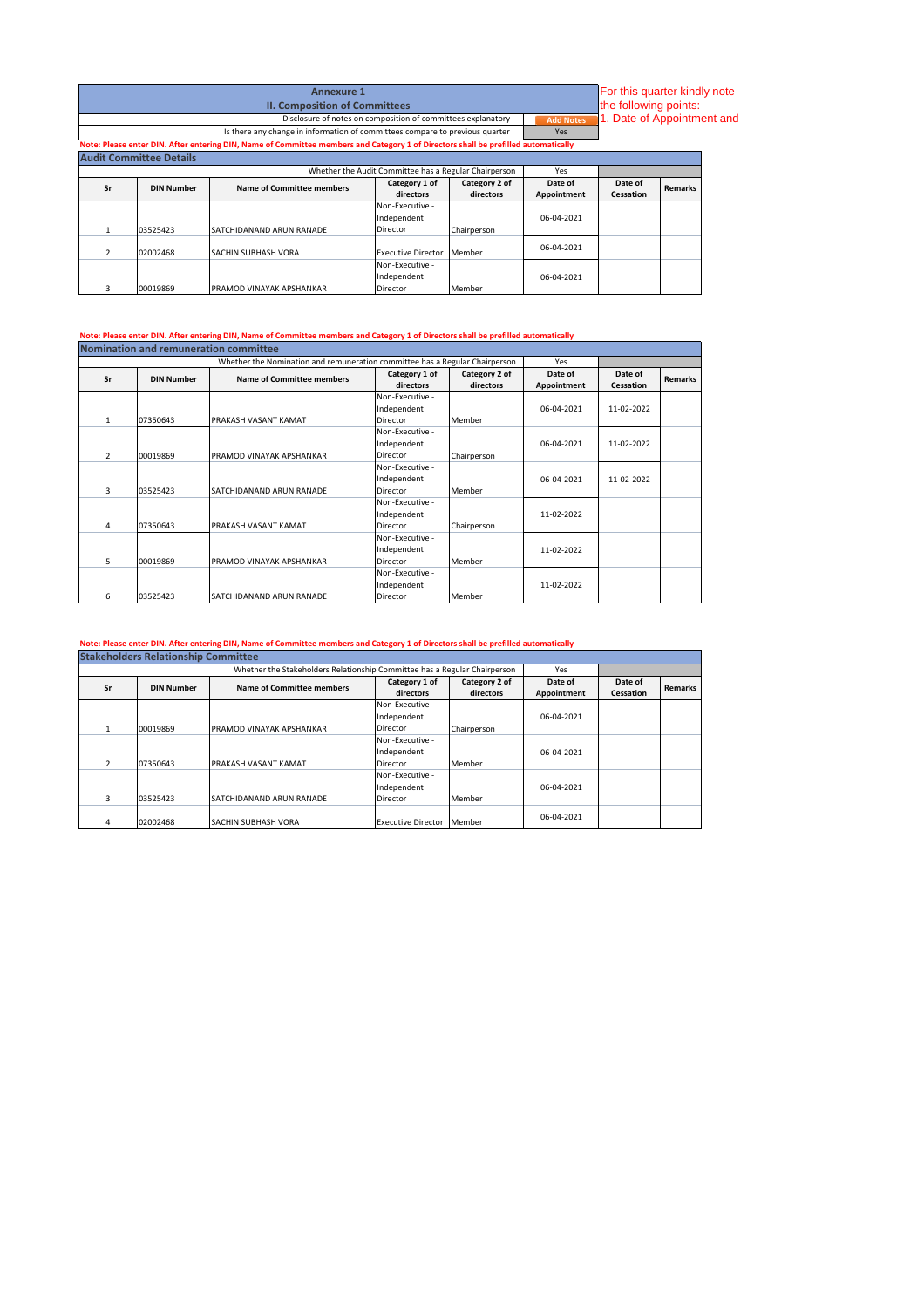| <b>Annexure 1</b> |                                                                         |                                                                                                                          |                                                                                   |                                                     |                                                     |                                                                                                      |                                                                          |  |  |
|-------------------|-------------------------------------------------------------------------|--------------------------------------------------------------------------------------------------------------------------|-----------------------------------------------------------------------------------|-----------------------------------------------------|-----------------------------------------------------|------------------------------------------------------------------------------------------------------|--------------------------------------------------------------------------|--|--|
| III.              | <b>Meeting of Board of Directors</b>                                    |                                                                                                                          |                                                                                   |                                                     |                                                     |                                                                                                      |                                                                          |  |  |
|                   |                                                                         | Disclosure of notes on meeting of board of directors                                                                     |                                                                                   |                                                     | <b>Add Notes</b>                                    |                                                                                                      |                                                                          |  |  |
| Sr                | Date(s)<br>οf<br>meeting<br>$(if any)$ in<br>the<br>previous<br>quarter | Date(s) of<br>meeting (Enter<br>dates of Previous<br>quarter and<br><b>Current quarter</b><br>in chronological<br>order) | <b>Maximum</b><br>gap between<br>any two<br>consecutive<br>(in number<br>of days) | <b>Notes for</b><br>not<br>providing<br><b>Date</b> | Whether<br>requirement<br>of Quorum<br>met (Yes/No) | Number of<br><b>Directors</b><br>present*<br>(All directors<br>including<br>Independent<br>Director) | No. of<br>Independent<br><b>Directors</b><br>attending the<br>$meeting*$ |  |  |
|                   |                                                                         |                                                                                                                          |                                                                                   |                                                     |                                                     |                                                                                                      |                                                                          |  |  |
|                   |                                                                         | Add<br>D                                                                                                                 |                                                                                   |                                                     |                                                     |                                                                                                      |                                                                          |  |  |
| 1                 |                                                                         | 30-10-2021                                                                                                               |                                                                                   |                                                     | Yes                                                 | 6                                                                                                    | 3                                                                        |  |  |
| 2                 |                                                                         | 11-02-2022                                                                                                               | 103                                                                               |                                                     | Yes                                                 | 5                                                                                                    |                                                                          |  |  |
| 3                 |                                                                         | 15-03-2022                                                                                                               | 31                                                                                |                                                     | Yes                                                 | 6                                                                                                    | 3                                                                        |  |  |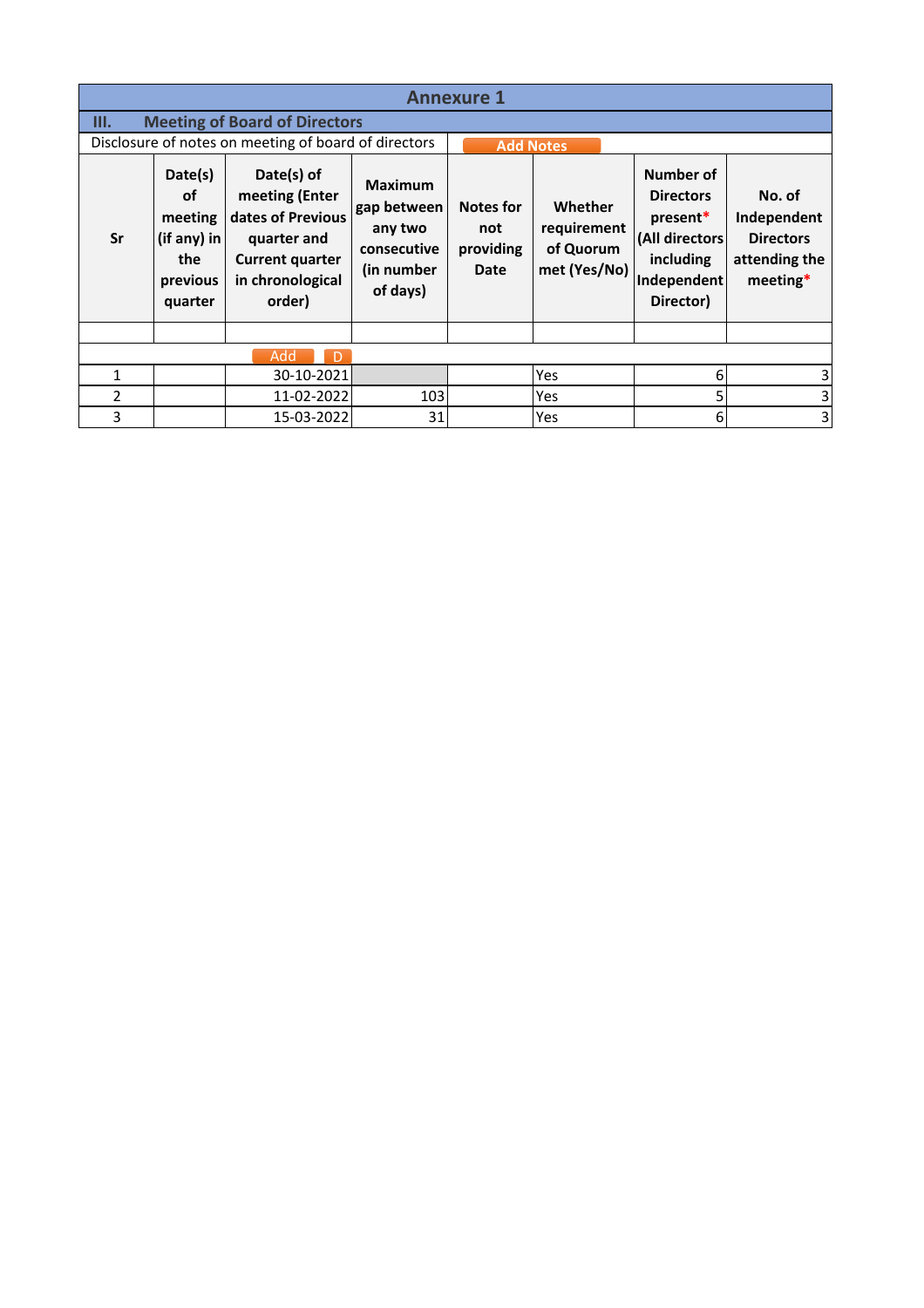| <b>Annexure 1</b><br>IV. |                                                                                          |                                                                                                                                |                                                                      |                                                       |                          |                                                            |                                                                                                          |                                                                               |  |
|--------------------------|------------------------------------------------------------------------------------------|--------------------------------------------------------------------------------------------------------------------------------|----------------------------------------------------------------------|-------------------------------------------------------|--------------------------|------------------------------------------------------------|----------------------------------------------------------------------------------------------------------|-------------------------------------------------------------------------------|--|
|                          | <b>Meeting of Committees</b><br>Disclosure of notes on meeting of committees explanatory |                                                                                                                                |                                                                      |                                                       |                          |                                                            |                                                                                                          | Add<br><b>Notas</b>                                                           |  |
| Sr                       | <b>Name of Committee</b>                                                                 | Date(s) of<br>meeting (Enter<br>dates of<br><b>Previous</b><br>quarter and<br>Current<br>quarter in<br>chronological<br>order) | Maximum<br>gap<br>between<br>any two<br>ve (in<br>number<br>of days) | Name of<br>other<br>consecuti committe providing<br>e | Reson<br>for not<br>date | Whether<br>requirem<br>ent of<br>Quorum<br>met<br>(Yes/No) | Number of<br><b>Directors</b><br>present*<br>(All<br>directors<br>including<br>Independen<br>t Director) | No. of<br>Independ<br>ent<br><b>Directors</b><br>attending<br>the<br>meeting* |  |
|                          |                                                                                          |                                                                                                                                |                                                                      |                                                       |                          |                                                            |                                                                                                          |                                                                               |  |
|                          | Add<br><b>Delete</b>                                                                     |                                                                                                                                |                                                                      |                                                       |                          |                                                            |                                                                                                          |                                                                               |  |
| $\mathbf{1}$             | <b>Audit Committee</b>                                                                   | 30-10-2021                                                                                                                     |                                                                      |                                                       |                          | <b>Yes</b>                                                 | 3                                                                                                        | $\overline{2}$                                                                |  |
| $\mathfrak{p}$           | <b>Audit Committee</b>                                                                   | 11-02-2022                                                                                                                     | 103                                                                  |                                                       |                          | Yes                                                        | 3                                                                                                        | $\overline{2}$                                                                |  |
| 3                        | Stakeholders<br>Relationship<br>Committee                                                | 11-02-2022                                                                                                                     |                                                                      |                                                       |                          | Yes                                                        | 4                                                                                                        | 3                                                                             |  |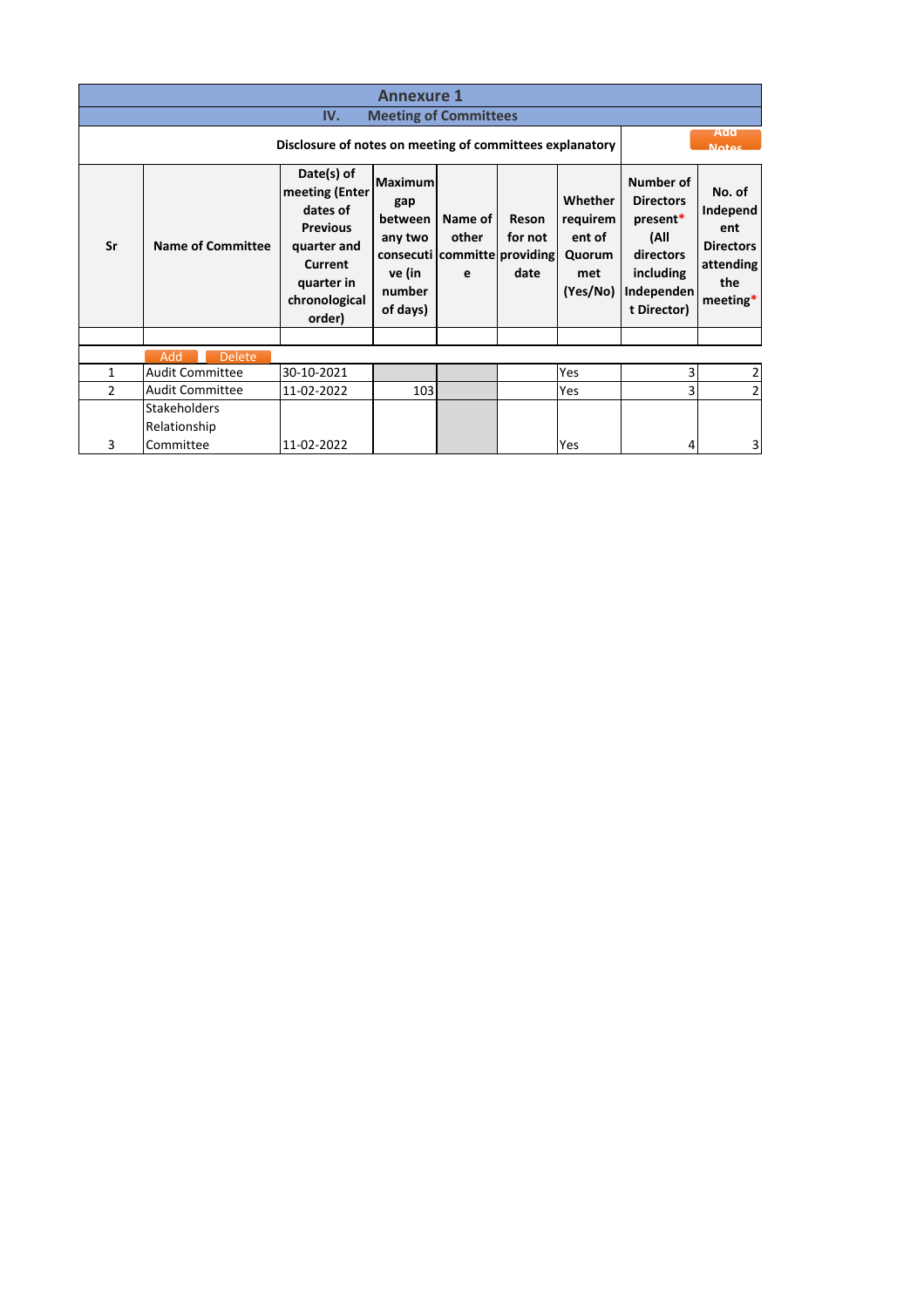|                | <b>Annexure 1</b>                                                                                                  |                                         |            |                                                                      |  |  |  |  |
|----------------|--------------------------------------------------------------------------------------------------------------------|-----------------------------------------|------------|----------------------------------------------------------------------|--|--|--|--|
| V.             | <b>Related Party Transactions</b>                                                                                  |                                         |            |                                                                      |  |  |  |  |
| Sr             | <b>Subject</b>                                                                                                     | <b>Compliance status</b><br>(Yes/No/NA) |            | If status is "No" details<br>of non-compliance may<br>be given here. |  |  |  |  |
| $\mathbf{1}$   | Whether prior approval of<br>audit committee obtained                                                              | Yes                                     |            |                                                                      |  |  |  |  |
| $\overline{2}$ | Whether shareholder<br>approval obtained for<br>material RPT                                                       | <b>NA</b>                               |            |                                                                      |  |  |  |  |
| 3              | Whether details of RPT<br>entered into pursuant to<br>omnibus approval have been<br>reviewed by Audit<br>Committee | Yes                                     |            |                                                                      |  |  |  |  |
|                | Disclosure of notes on related party transactions                                                                  |                                         | <b>Add</b> |                                                                      |  |  |  |  |
|                | Disclosure of notes of material transaction with related                                                           | party                                   |            | <b>Add</b>                                                           |  |  |  |  |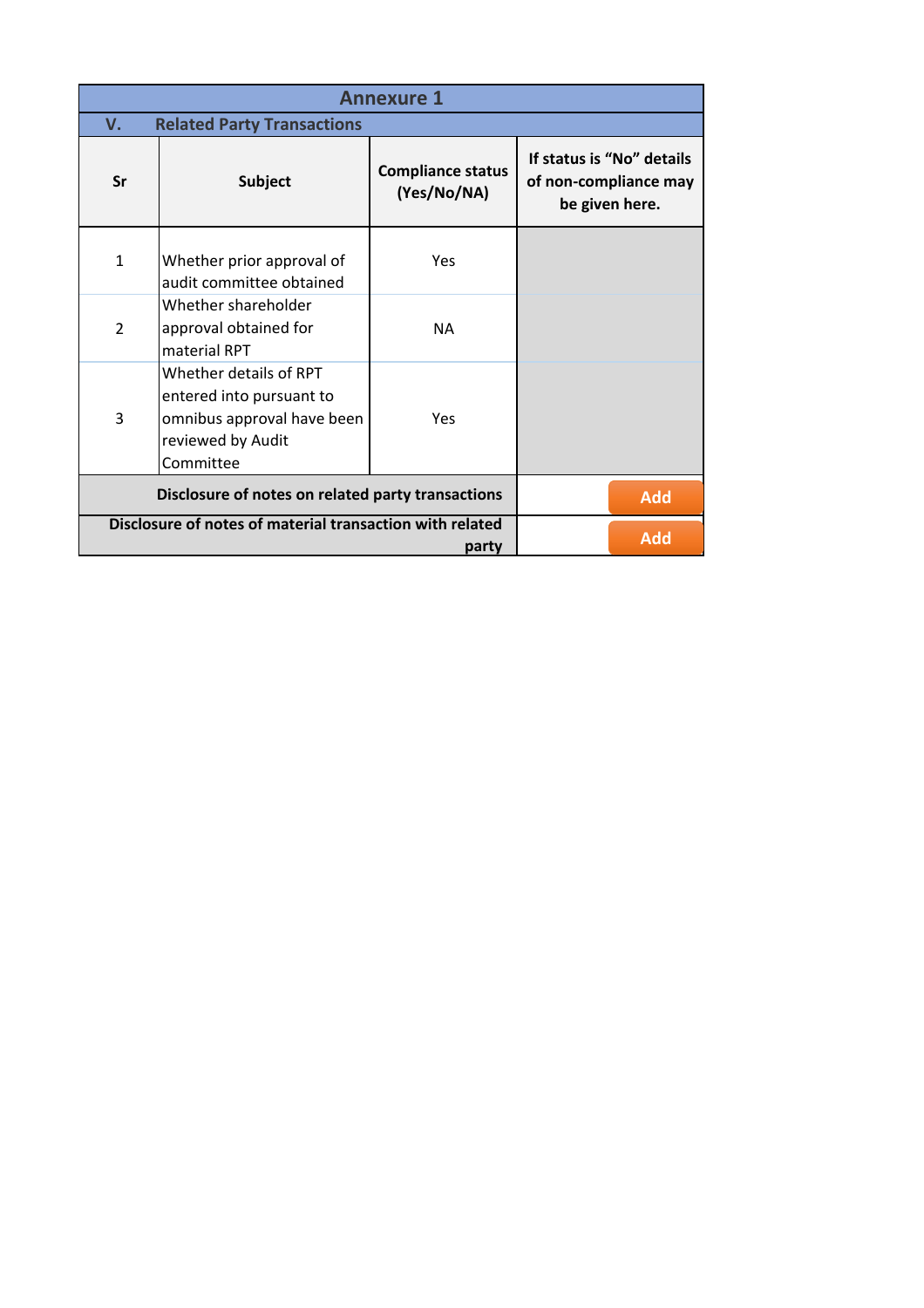| <b>Annexure II</b> |                                                                                                                                                                                              |                                     |                                                                          |                          |  |  |  |
|--------------------|----------------------------------------------------------------------------------------------------------------------------------------------------------------------------------------------|-------------------------------------|--------------------------------------------------------------------------|--------------------------|--|--|--|
|                    | Annexure II to be submitted by listed entity at the end of the financial year (for the whole of financial year)                                                                              |                                     |                                                                          |                          |  |  |  |
|                    | Disclosure on website in terms of Listing Regulations<br>T.                                                                                                                                  |                                     |                                                                          |                          |  |  |  |
| Sr                 | Item                                                                                                                                                                                         | Compliance<br>status<br>(Yes/No/NA) | If status is "No"<br>details of non-<br>compliance may<br>be given here. | <b>Web address</b>       |  |  |  |
| $\mathbf{1}$       | Details of business                                                                                                                                                                          | Yes                                 |                                                                          | www.krantiindustries.com |  |  |  |
| $\overline{2}$     | Terms and conditions of appointment of independent directors                                                                                                                                 | Yes                                 |                                                                          | www.krantiindustries.com |  |  |  |
| 3                  | Composition of various committees of board of directors                                                                                                                                      | Yes                                 |                                                                          | www.krantiindustries.com |  |  |  |
| $\overline{a}$     | Code of conduct of board of directors and senior management personnel                                                                                                                        | Yes                                 |                                                                          | www.krantiindustries.com |  |  |  |
| 5                  | Details of establishment of vigil mechanism/ Whistle Blower policy                                                                                                                           | Yes                                 |                                                                          | www.krantiindustries.com |  |  |  |
| 6                  | Criteria of making payments to non-executive directors                                                                                                                                       | <b>NA</b>                           |                                                                          |                          |  |  |  |
| $\overline{7}$     | Policy on dealing with related party transactions                                                                                                                                            | Yes                                 |                                                                          | www.krantiindustries.com |  |  |  |
| 8                  | Policy for determining 'material' subsidiaries                                                                                                                                               | <b>NA</b>                           |                                                                          |                          |  |  |  |
| 9                  | Details of familiarization programmes imparted to independent directors                                                                                                                      | Yes                                 |                                                                          | www.krantiindustries.com |  |  |  |
| 10                 | Contact information of the designated officials of the listed entity who are responsible<br>for assisting and handling investor grievances                                                   | Yes                                 |                                                                          | www.krantiindustries.com |  |  |  |
| 11                 | email address for grievance redressal and other relevant details                                                                                                                             | Yes                                 |                                                                          | www.krantiindustries.com |  |  |  |
| 12                 | <b>Financial results</b>                                                                                                                                                                     | Yes                                 |                                                                          | www.krantiindustries.com |  |  |  |
| 13                 | Shareholding pattern                                                                                                                                                                         | Yes                                 |                                                                          | www.krantiindustries.com |  |  |  |
| 14                 | Details of agreements entered into with the media companies and/or their associates                                                                                                          | <b>NA</b>                           |                                                                          |                          |  |  |  |
| 15                 | Schedule of analyst or institutional investor meet and presentations made<br>by the listed entity to analysts or institutional investors simultaneously with<br>submission to stock exchange | <b>NA</b>                           |                                                                          |                          |  |  |  |
| 16                 | New name and the old name of the listed entity                                                                                                                                               | <b>NA</b>                           |                                                                          |                          |  |  |  |
| 17                 | Advertisements as per regulation 47 (1)                                                                                                                                                      | Yes                                 |                                                                          | www.krantiindustries.com |  |  |  |
| 18                 | Credit rating or revision in credit rating obtained                                                                                                                                          | <b>NA</b>                           |                                                                          |                          |  |  |  |
| 19                 | Separate audited financial statements of each subsidiary of the listed entity<br>in respect of a relevant financial year                                                                     | Yes                                 |                                                                          | www.krantiindustries.com |  |  |  |
| 20                 | Whether company has provided information under separate section on its website as<br>per Regulation 46(2)                                                                                    | Yes                                 |                                                                          | www.krantiindustries.com |  |  |  |
| 21                 | Materiality Policy as per Regulation 30                                                                                                                                                      | Yes                                 |                                                                          | www.krantiindustries.com |  |  |  |
| 22                 | Dividend Distribution policy as per Regulation 43A (as applicable)                                                                                                                           | <b>NA</b>                           |                                                                          |                          |  |  |  |
| 23                 | It is certified that these contents on the website of the listed entity are correct                                                                                                          | Yes                                 |                                                                          | www.krantiindustries.com |  |  |  |
| 24                 | Disclosure of notes on website in terms of Listing Regulations explantory [Text Block]                                                                                                       |                                     | <b>Add Notes</b>                                                         |                          |  |  |  |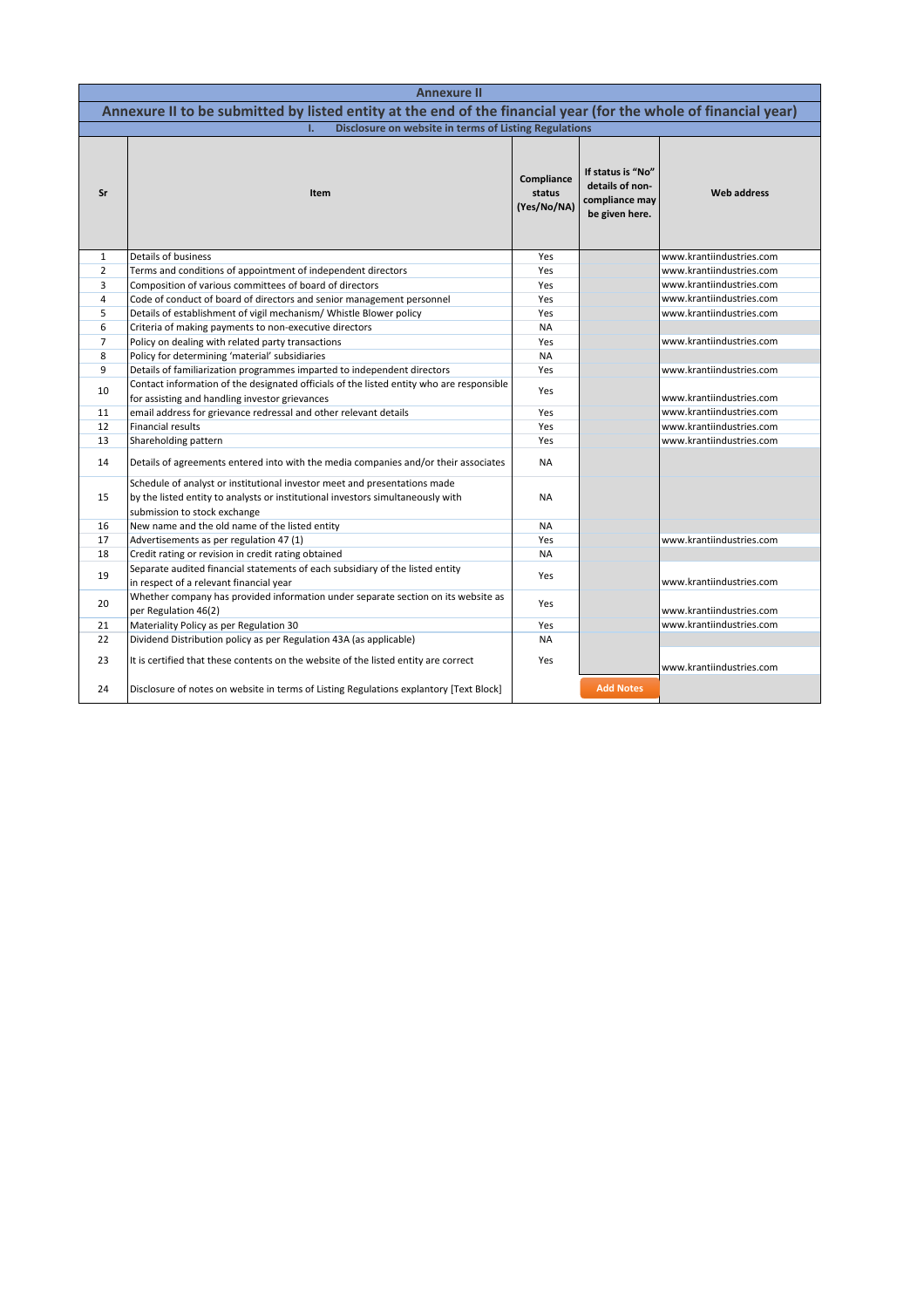|                | <b>Annexure 1</b>                                                                                                                                                                                                  |                                      |  |  |  |  |  |
|----------------|--------------------------------------------------------------------------------------------------------------------------------------------------------------------------------------------------------------------|--------------------------------------|--|--|--|--|--|
| VI.            | <b>Affirmations</b>                                                                                                                                                                                                |                                      |  |  |  |  |  |
| Sr             | <b>Subject</b>                                                                                                                                                                                                     | <b>Compliance status</b><br>(Yes/No) |  |  |  |  |  |
| $\mathbf{1}$   | The composition of Board of Directors is in terms of SEBI (Listing obligations and disclosure<br>requirements) Regulations, 2015                                                                                   | Yes                                  |  |  |  |  |  |
| $\overline{2}$ | The composition of the following committees is in terms of SEBI(Listing obligations and<br>disclosure requirements) Regulations, 2015<br>a. Audit Committee                                                        | Yes                                  |  |  |  |  |  |
| 3              | The composition of the following committees is in terms of SEBI(Listing obligations and<br>disclosure requirements) Regulations, 2015.<br>b. Nomination & remuneration committee                                   | Yes                                  |  |  |  |  |  |
| 4              | The composition of the following committees is in terms of SEBI(Listing obligations and<br>disclosure requirements) Regulations, 2015.<br>c. Stakeholders relationship committee                                   | Yes                                  |  |  |  |  |  |
| 5              | The composition of the following committees is in terms of SEBI(Listing obligations and<br>disclosure requirements) Regulations, 2015.<br>d. Risk management committee (applicable to the top 500 listed entities) | <b>NA</b>                            |  |  |  |  |  |
| 6              | The committee members have been made aware of their powers, role and responsibilities<br>as specified in SEBI (Listing obligations and disclosure requirements) Regulations, 2015.                                 | Yes                                  |  |  |  |  |  |
| $\overline{7}$ | The meetings of the board of directors and the above committees have been conducted in<br>the manner as specified in SEBI (Listing obligations and disclosure requirements)<br>Regulations, 2015.                  | Yes                                  |  |  |  |  |  |
| 8              | This report and/or the report submitted in the previous quarter has been placed before<br>Board of Directors.                                                                                                      | Yes                                  |  |  |  |  |  |
| 9              | Any comments/observations/advice of Board of Directors may be mentioned here:                                                                                                                                      | <b>Add Notes</b>                     |  |  |  |  |  |

|    | <b>Annexure 1</b> |                                                       |  |  |  |  |  |  |
|----|-------------------|-------------------------------------------------------|--|--|--|--|--|--|
| Sr | <b>Subject</b>    | <b>Compliance status</b>                              |  |  |  |  |  |  |
|    | Name of signatory | Mr. Bhavesh Subhash<br>Selarka                        |  |  |  |  |  |  |
|    | Designation       | <b>Company Secretary</b><br>and Compliance<br>Officer |  |  |  |  |  |  |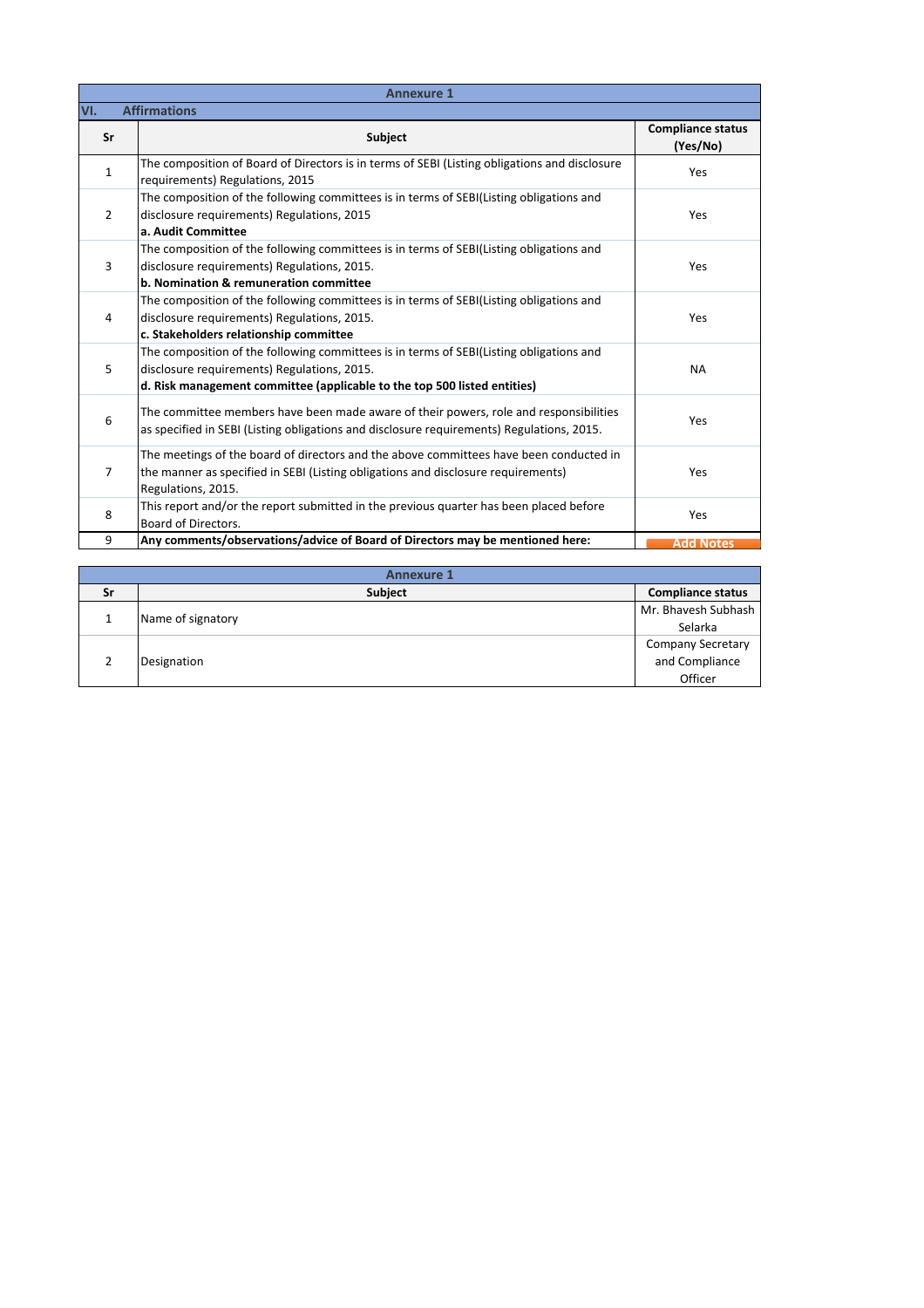| <b>Annexure II</b> |                                                                                                                                            |                                    |                                          |                                                                                   |  |  |  |
|--------------------|--------------------------------------------------------------------------------------------------------------------------------------------|------------------------------------|------------------------------------------|-----------------------------------------------------------------------------------|--|--|--|
| Π.                 | <b>Annual Affirmations</b>                                                                                                                 |                                    |                                          |                                                                                   |  |  |  |
| Sr                 | <b>Particulars</b>                                                                                                                         | <b>Regulation Number</b>           | Complianc<br>e status<br>(Yes/No/<br>NA) | If status is<br>"No"<br>details of<br>non-<br>compliance<br>may be<br>given here. |  |  |  |
| 1                  | Independent director(s) have been appointed in terms of specified<br>criteria of 'independence' and/or 'eligibility'                       | $16(1)(b)$ & $25(6)$               | Yes                                      |                                                                                   |  |  |  |
| 2                  | <b>Board composition</b>                                                                                                                   | 17(1), 17(1A) & 17(1B)             | Yes                                      |                                                                                   |  |  |  |
| 3                  | Meeting of Board of directors                                                                                                              | 17(2)                              | Yes                                      |                                                                                   |  |  |  |
| 4                  | Quorum of Board meeting                                                                                                                    | 17(2A)                             | Yes                                      |                                                                                   |  |  |  |
| 5                  | <b>Review of Compliance Reports</b>                                                                                                        | 17(3)                              | Yes                                      |                                                                                   |  |  |  |
| 6                  | Plans for orderly succession for appointments                                                                                              | 17(4)                              | Yes                                      |                                                                                   |  |  |  |
| 7                  | Code of Conduct                                                                                                                            | 17(5)                              | Yes                                      |                                                                                   |  |  |  |
| 8                  | Fees/compensation                                                                                                                          | 17(6)                              | Yes                                      |                                                                                   |  |  |  |
| 9                  | Minimum Information                                                                                                                        | 17(7)                              | Yes                                      |                                                                                   |  |  |  |
| 10                 | Compliance Certificate                                                                                                                     | 17(8)                              | Yes                                      |                                                                                   |  |  |  |
| 11                 | Risk Assessment & Management                                                                                                               | 17(9)                              | Yes                                      |                                                                                   |  |  |  |
| 12                 | Performance Evaluation of Independent Directors                                                                                            | 17(10)                             | Yes                                      |                                                                                   |  |  |  |
| 13                 | <b>Recommendation of Board</b>                                                                                                             | 17(11)                             | Yes                                      |                                                                                   |  |  |  |
| 14                 | Maximum number of Directorships                                                                                                            | 17A                                | Yes                                      |                                                                                   |  |  |  |
| 15                 | Composition of Audit Committee                                                                                                             | 18(1)                              | Yes                                      |                                                                                   |  |  |  |
| 16                 | Meeting of Audit Committee                                                                                                                 | 18(2)                              | Yes                                      |                                                                                   |  |  |  |
| 17                 | Composition of nomination & remuneration committee                                                                                         | $19(1)$ & $(2)$                    | Yes                                      |                                                                                   |  |  |  |
| 18                 | Quorum of Nomination and Remuneration Committee meeting                                                                                    | 19(2A)                             | Yes                                      |                                                                                   |  |  |  |
| 19                 | Meeting of Nomination and Remuneration Committee                                                                                           | 19(3A)                             | Yes                                      |                                                                                   |  |  |  |
| 20                 | Composition of Stakeholder Relationship Committee                                                                                          | 20(1), 20(2) & 20(2A)              | Yes                                      |                                                                                   |  |  |  |
| 21                 | Meeting of Stakeholders Relationship Committee                                                                                             | 20(3A)                             | Yes                                      |                                                                                   |  |  |  |
| 22                 | Composition and role of risk management committee                                                                                          | 21(1), (2), (3), (4)               | <b>NA</b>                                |                                                                                   |  |  |  |
| 23                 | Meeting of Risk Management Committee                                                                                                       | 21(3A)                             | <b>NA</b>                                |                                                                                   |  |  |  |
| 24                 | Vigil Mechanism                                                                                                                            | 22                                 | Yes                                      |                                                                                   |  |  |  |
| 25                 | Policy for related party Transaction                                                                                                       | $23(1), (1A), (5), (6), (7)$ & (8) | Yes                                      |                                                                                   |  |  |  |
| 26                 | Prior or Omnibus approval of Audit Committee for all related party<br>transactions                                                         | $23(2)$ , $(3)$                    | Yes                                      |                                                                                   |  |  |  |
| 27                 | Approval for material related party transactions                                                                                           | 23(4)                              | NA                                       |                                                                                   |  |  |  |
| 28                 | Disclosure of related party transactions on consolidated basis                                                                             | 23(9)                              | Yes                                      |                                                                                   |  |  |  |
| 29                 | Composition of Board of Directors of unlisted material Subsidiary<br>Other Corporate Governance requirements with respect to subsidiary of | 24(1)                              | <b>NA</b>                                |                                                                                   |  |  |  |
| 30                 | listed entity                                                                                                                              | $24(2),(3),(4),(5)$ & (6)          | Yes                                      |                                                                                   |  |  |  |
| 31                 | Annual Secretarial Compliance Report                                                                                                       | 24(A)                              | ΝA                                       |                                                                                   |  |  |  |
| 32                 | Alternate Director to Independent Director                                                                                                 | 25(1)                              | Yes                                      |                                                                                   |  |  |  |
| 33                 | Maximum Tenure                                                                                                                             | 25(2)                              | Yes                                      |                                                                                   |  |  |  |
| 34                 | Meeting of independent directors<br>Familiarization of independent directors                                                               | $25(3)$ & $(4)$                    | Yes                                      |                                                                                   |  |  |  |
| 35                 |                                                                                                                                            | 25(7)                              | Yes                                      |                                                                                   |  |  |  |
| 36<br>37           | Declaration from Independent Director<br>D & O Insurance for Independent Directors                                                         | $25(8)$ & $(9)$<br>25(10)          | Yes<br>NA                                |                                                                                   |  |  |  |
| 38                 | Memberships in Committees                                                                                                                  | 26(1)                              | Yes                                      |                                                                                   |  |  |  |
|                    | Affirmation with compliance to code of conduct from members of Board                                                                       |                                    |                                          |                                                                                   |  |  |  |
| 39                 | of Directors and Senior management personnel                                                                                               | 26(3)                              | Yes                                      |                                                                                   |  |  |  |
| 40                 | Disclosure of Shareholding by Non-Executive Directors                                                                                      | 26(4)                              | Yes                                      |                                                                                   |  |  |  |
| 41                 | Policy with respect to Obligations of directors and senior management                                                                      | 26(2) & 26(5)                      | Yes                                      |                                                                                   |  |  |  |
|                    | Any other information to be provided                                                                                                       |                                    |                                          |                                                                                   |  |  |  |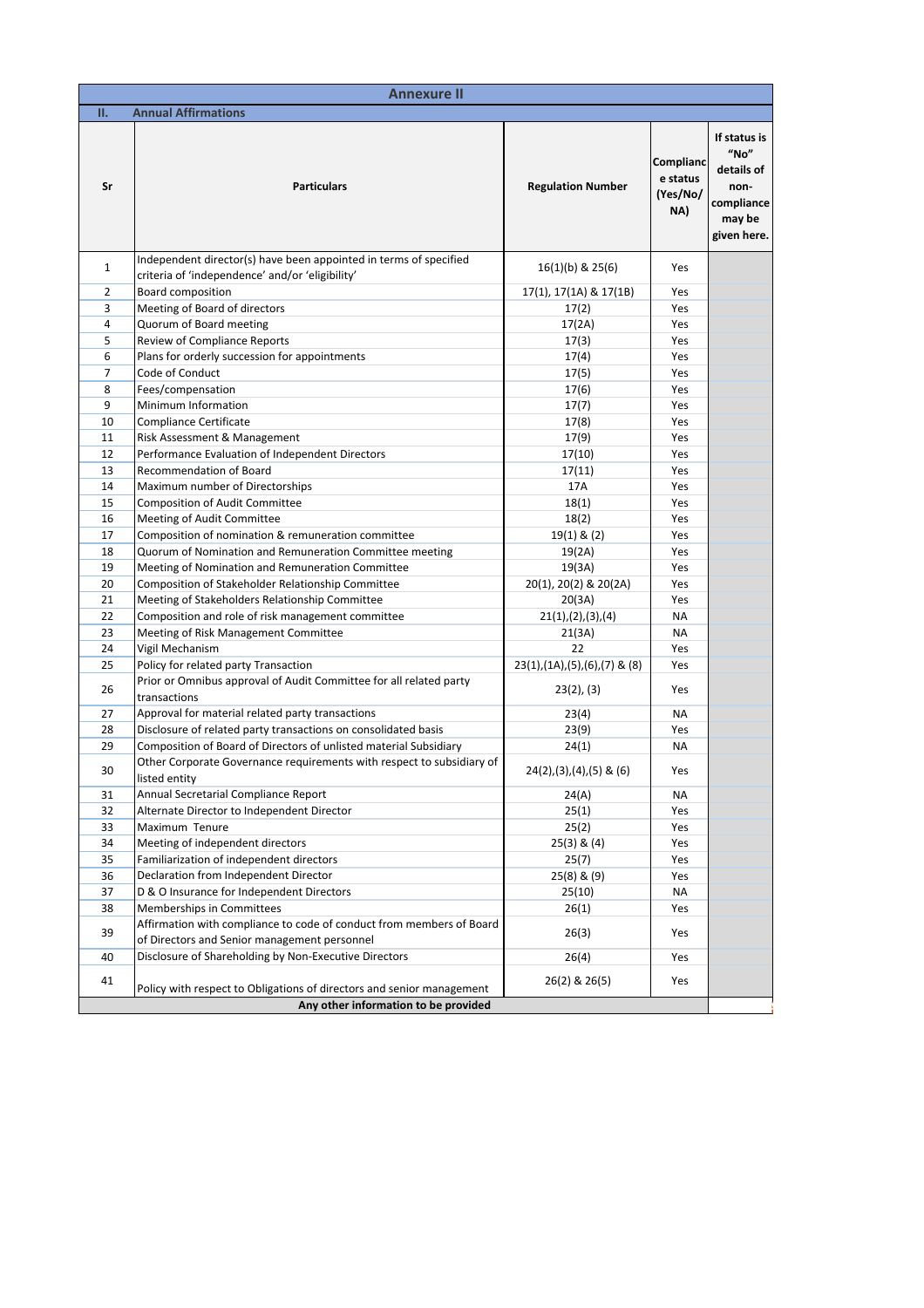| <b>Annexure II</b> |                                                                                                                                                                             |                                         |  |  |
|--------------------|-----------------------------------------------------------------------------------------------------------------------------------------------------------------------------|-----------------------------------------|--|--|
| III.               | <b>Affirmations</b>                                                                                                                                                         |                                         |  |  |
| Sr                 | <b>Particulars</b>                                                                                                                                                          | <b>Compliance status</b><br>(Yes/No/NA) |  |  |
| $\mathbf{1}$       | The Listed Entity has approved Material Subsidiary<br>Policy and the Corporate Governance requirements<br>with respect to subsidiary of Listed Entity have been<br>complied | <b>NA</b>                               |  |  |
|                    | <b>Add Notes</b>                                                                                                                                                            |                                         |  |  |
| <b>Prev</b>        |                                                                                                                                                                             | Next                                    |  |  |

| <b>Annexure II</b> |                   |                       |  |  |
|--------------------|-------------------|-----------------------|--|--|
|                    | Name of signatory | Mr. Bhavesh Selarka   |  |  |
|                    |                   | Company Secretary and |  |  |
|                    | Designation       | Compliance Officer    |  |  |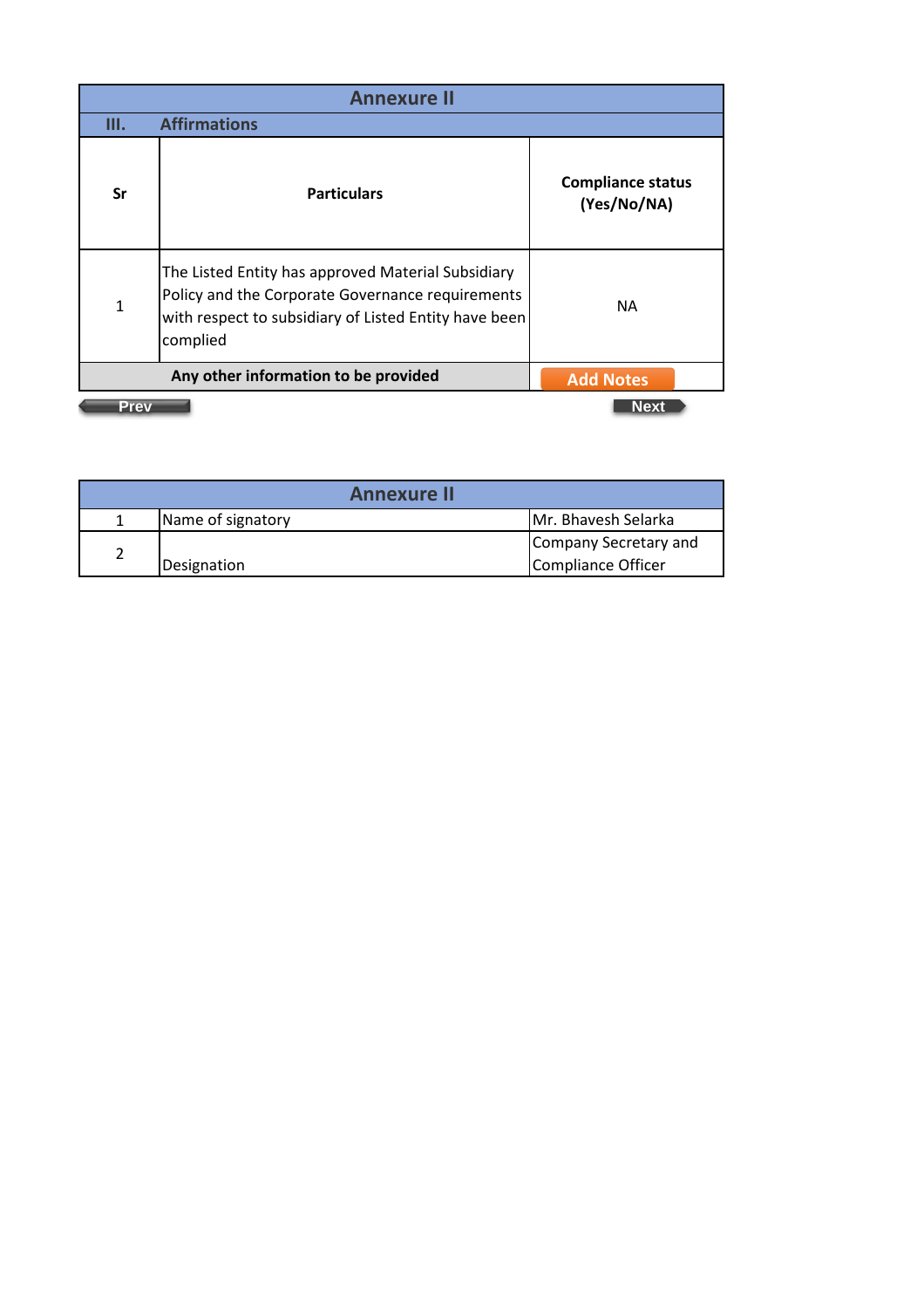| <b>Additional Half yearly Disclosure</b>                                                                                                   |                                                                                                                                  |                                                              |                                                                                                     |  |  |  |  |  |
|--------------------------------------------------------------------------------------------------------------------------------------------|----------------------------------------------------------------------------------------------------------------------------------|--------------------------------------------------------------|-----------------------------------------------------------------------------------------------------|--|--|--|--|--|
| Applicability of disclosure                                                                                                                | Applicable                                                                                                                       |                                                              |                                                                                                     |  |  |  |  |  |
| Reason for Non Applicability                                                                                                               | <b>Add Notes</b>                                                                                                                 |                                                              |                                                                                                     |  |  |  |  |  |
| I. Disclosure of Loans/ guarantees/comfort letters / securities etc.refer note below                                                       |                                                                                                                                  |                                                              |                                                                                                     |  |  |  |  |  |
| (A) Any loan or any other form of debt advanced by the listed entity directly or indirectly to                                             |                                                                                                                                  |                                                              |                                                                                                     |  |  |  |  |  |
| <b>Entity</b>                                                                                                                              | Aggregate amount advanced during six months                                                                                      | <b>Balance outstanding at</b><br>the end of six months       |                                                                                                     |  |  |  |  |  |
| Promoter or any other entity<br>controlled by them                                                                                         | 0.00                                                                                                                             | 0.00                                                         |                                                                                                     |  |  |  |  |  |
| Promoter Group or any other<br>entity controlled by them                                                                                   | 0.00                                                                                                                             | 0.00                                                         |                                                                                                     |  |  |  |  |  |
| Directors (including relatives)<br>or any other entity controlled<br>by them                                                               | 0.00                                                                                                                             | 0.00                                                         |                                                                                                     |  |  |  |  |  |
| KMPs or any other entity<br>controlled by them                                                                                             | 0.00                                                                                                                             | 0.00                                                         |                                                                                                     |  |  |  |  |  |
|                                                                                                                                            | (B) Any guarantee / comfort letter (by whatever name called) provided by the listed entity directly or indirectly, in connection |                                                              |                                                                                                     |  |  |  |  |  |
| <b>Entity</b>                                                                                                                              | Type (guarantee, comfort letter etc.)                                                                                            | Aggregate amount of<br>issuance during six<br>months         | <b>Balance outstanding</b><br>at the end of six<br>months(taking into<br>account any<br>invocation) |  |  |  |  |  |
| Promoter or any other entity                                                                                                               |                                                                                                                                  |                                                              |                                                                                                     |  |  |  |  |  |
| controlled by them                                                                                                                         | Guarantee                                                                                                                        | 0.00                                                         | 33700000.00                                                                                         |  |  |  |  |  |
| Promoter Group or any other<br>entity controlled by them                                                                                   | <b>NA</b>                                                                                                                        | 0.00                                                         | 0.00                                                                                                |  |  |  |  |  |
| Directors (including relatives)<br>or any other entity controlled<br>by them                                                               | ΝA                                                                                                                               | 0.00                                                         | 0.00                                                                                                |  |  |  |  |  |
| KMPs or any other entity<br>controlled by them                                                                                             | NА                                                                                                                               | 0.00                                                         | 0.00                                                                                                |  |  |  |  |  |
|                                                                                                                                            | (C) Any security provided by the listed entity directly or indirectly, in connection with any loan(s) or any other form of debt  |                                                              |                                                                                                     |  |  |  |  |  |
| <b>Entity</b>                                                                                                                              | Type of security (cash, shares etc.)                                                                                             | Aggregate value of<br>security provided during<br>six months | <b>Balance outstanding</b><br>at the end of six<br>months                                           |  |  |  |  |  |
| Promoter or any other entity                                                                                                               |                                                                                                                                  |                                                              |                                                                                                     |  |  |  |  |  |
| controlled by them                                                                                                                         | <b>NA</b>                                                                                                                        | 0.00                                                         | 0.00                                                                                                |  |  |  |  |  |
| Promoter Group or any other<br>entity controlled by them                                                                                   | ΝA                                                                                                                               | 0.00                                                         | 0.00                                                                                                |  |  |  |  |  |
| Directors (including relatives)<br>or any other entity controlled<br>by them                                                               | ΝA                                                                                                                               | 0.00                                                         | 0.00                                                                                                |  |  |  |  |  |
| KMPs or any other entity                                                                                                                   |                                                                                                                                  |                                                              |                                                                                                     |  |  |  |  |  |
| controlled by them                                                                                                                         | <b>NA</b>                                                                                                                        | 0.00                                                         | 0.00                                                                                                |  |  |  |  |  |
| (D) Additional Information                                                                                                                 |                                                                                                                                  |                                                              |                                                                                                     |  |  |  |  |  |
| <b>II. Affirmations</b><br><b>Company Remarks</b>                                                                                          |                                                                                                                                  |                                                              |                                                                                                     |  |  |  |  |  |
| <b>Affirmations</b><br><b>Compliance Status</b><br>All loans (or other form of debt), guarantees, comfort letters (by whatever name<br>Yes |                                                                                                                                  |                                                              |                                                                                                     |  |  |  |  |  |
| Name                                                                                                                                       | MRS SHEELA KAILAS DHAWALE                                                                                                        |                                                              |                                                                                                     |  |  |  |  |  |
| Designation                                                                                                                                | <b>CFO</b>                                                                                                                       |                                                              |                                                                                                     |  |  |  |  |  |
| Place                                                                                                                                      | <b>PUNE</b>                                                                                                                      |                                                              |                                                                                                     |  |  |  |  |  |
| Date                                                                                                                                       | 20-04-2022                                                                                                                       |                                                              |                                                                                                     |  |  |  |  |  |